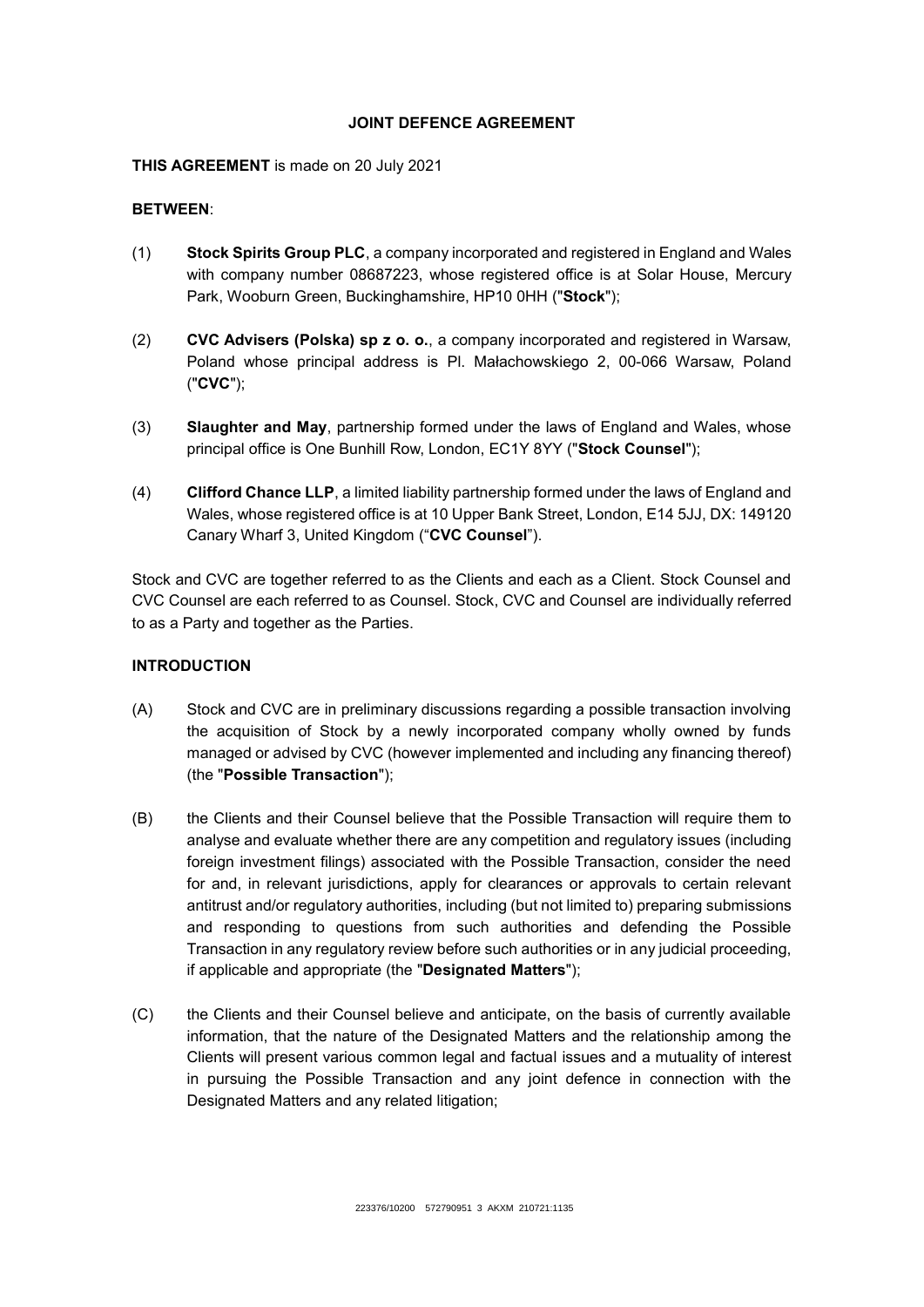- (D) the Clients wish to continue to pursue their separate but common interests, and to avoid any suggestion of waiver of the confidentiality or immunity of communications and documents protected by the attorney-client privilege, the attorney work product doctrine or any other privilege, right or immunity vis-à-vis potentially adverse parties;
- (E) it is the intention and understanding of the Clients and Counsel that past and future communications relating to the Designated Matters among and between the Clients and Counsel and Retained Experts (as defined below), joint interviews of prospective witnesses or any interviews obtained by Counsel on behalf of their Client (in each case relating to the Designated Matters) hereto with the knowledge and consent of the other Client, are and shall remain confidential and are and shall continue to be protected from disclosure to any third party by any and all applicable privileges, rights and immunities, except as set forth herein;
- (F) in order to pursue a joint defence effectively, the Clients and their Counsel have also each concluded that, from time to time, their interests will be best served by sharing confidential documents, factual material, mental impressions, advice, memoranda, interview reports, litigation or regulatory strategies, regulatory filings and other information, whether proceeding from or shared by the Clients or any of their respective subsidiaries, whether in written or oral form, including the confidences of each Client (collectively, "**Defence Materials**");
- (G) certain Defence Materials that contain commercially and competitively sensitive information relating to a Client which that Client considers should be provided on an "Outside Counsel/Retained Experts Only" basis ("**Restricted Information**") may be disclosed to certain external lawyers or economists advising the other Client, in accordance with Practice Statement No. 30 on the requirements of Rule 21.3 of the City Code of Takeovers and Mergers (the **"Code"**) issued by the UK Panel on Takeovers and Mergers (the **"Panel"**), dated 8 October 2015 (as amended on 5 July 2021) ("**PS 30**"), in order to consider the need for and, where necessary, obtain the consent of a competition authority or other regulatory body;
- (H) the Clients entered into a confidentiality agreement on 22 June 2021 and supplemented on 1 July 2021 (the "**Confidentiality Agreement**") and a clean team agreement on 20 July 2021 (the "**Clean Team Agreement**") generally governing the disclosure of confidential information and commercially sensitive information between them in connection with the Possible Transaction. Save as provided herein, the terms of the Confidentiality Agreement and the Clean Team Agreement shall apply to the Defence Materials and Restricted Information subject to the amendments and modifications set out in this Agreement; and
- (I) it is the purpose of this Agreement to ensure that any exchange and/or disclosure of the Defence Materials contemplated herein does not diminish in any way the confidentiality of the Defence Materials and does not constitute a waiver of any privilege, right or immunity otherwise available, and that any exchange and/or disclosure of Restricted Information complies with PS 30.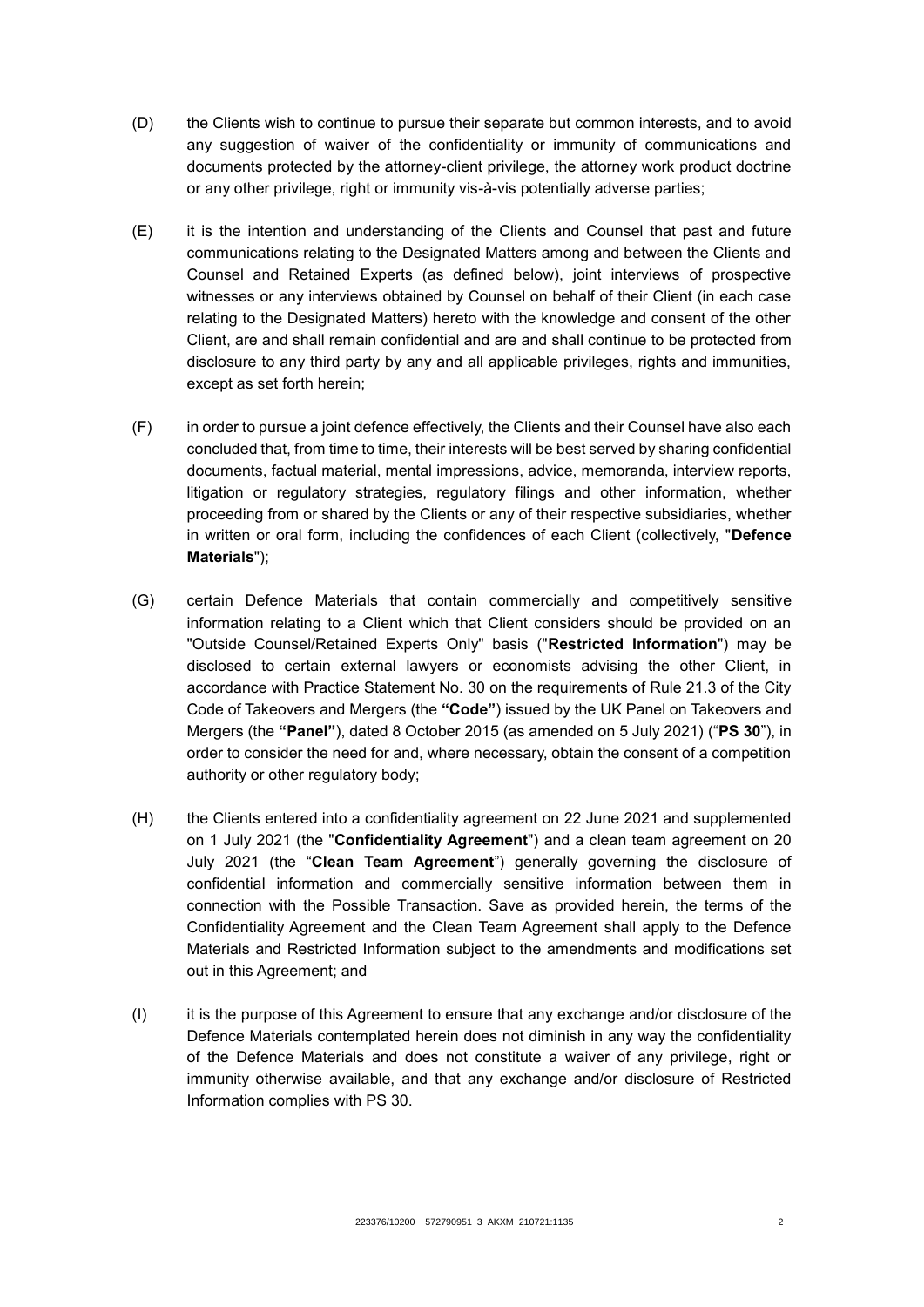In consideration of each Client making certain information available to the other's Counsel, **THE PARTIES HEREBY AGREE** as follows:

- 1. Except as expressly stated in writing to the contrary (including, in particular, the additional restrictions described below in relation to the treatment of Restricted Information), any and all Defence Materials obtained by either Counsel from each other and/or each other's Client are being provided solely for internal use of the Clients, their respective Counsel and Retained Experts engaged in relation to the Designated Matters and competent and/or regulatory authorities as required for obtaining merger control clearances or regulatory clearances in relation to the Designated Matters and shall remain confidential and shall be protected from disclosure to any other third party by the joint-defence privilege, the relevant Client's attorney-client and solicitor-client privilege, the attorney work product doctrine, common interest privilege, legal professional privilege, legal advice privilege, litigation privilege and any and all other applicable privileges and immunities. All Defence Materials shall be used solely in connection with the Designated Matters and shall not be used for any other business or commercial purpose.
- 2. If a Client intends that any of its Defence Materials shall constitute Restricted Information, such Client shall only provide such Defence Materials, and shall procure that such Defence Materials are only provided, to an external regulatory clean team acting for the other Client, being:
	- (a) competition or regulatory partners, associates, employees or other staff (including support staff) of the law firms of the other Client's counsel who are working directly on the joint defence effort or any ensuing litigation, in either case with respect to the Designated Matters ("**Outside Counsel**"); and
	- (b) local external competition or regulatory counsel, economic consultants and other external advisers and external experts (including, in each case, their support staff) working at the direction of the law firms on the Designated Matters who shall undertake in writing to abide by this Agreement ("**Retained Experts**" and, together with Outside Counsel, the "**External Regulatory Clean Team**").
- 3. A Client shall clearly identify, and mark to the extent possible, as "Outside Counsel/Retained Experts Only" all Defence Materials that it intends to provide as Restricted Information and shall procure that all such Defence Materials are so provided. A Client shall mark and shall procure that electronic documents are marked as "Outside Counsel/Retained Experts Only" by stating in the cover email that the attached Defence Materials are being provided on an "Outside Counsel/Retained Experts Only" basis. Nothing contained in this Agreement shall limit the right of the Clients to disclose any of their own documents or information, or any documents or information obtained independently and not pursuant to this Agreement or the Confidentiality Agreement, to anyone as they see fit.
- 4. If Restricted Information concerning a Client is disclosed to any member of the other Client's External Regulatory Clean Team, the receiving Client will procure that such Restricted Information is kept confidential and disclosed only to:
	- (a) other members of its External Regulatory Clean Team; and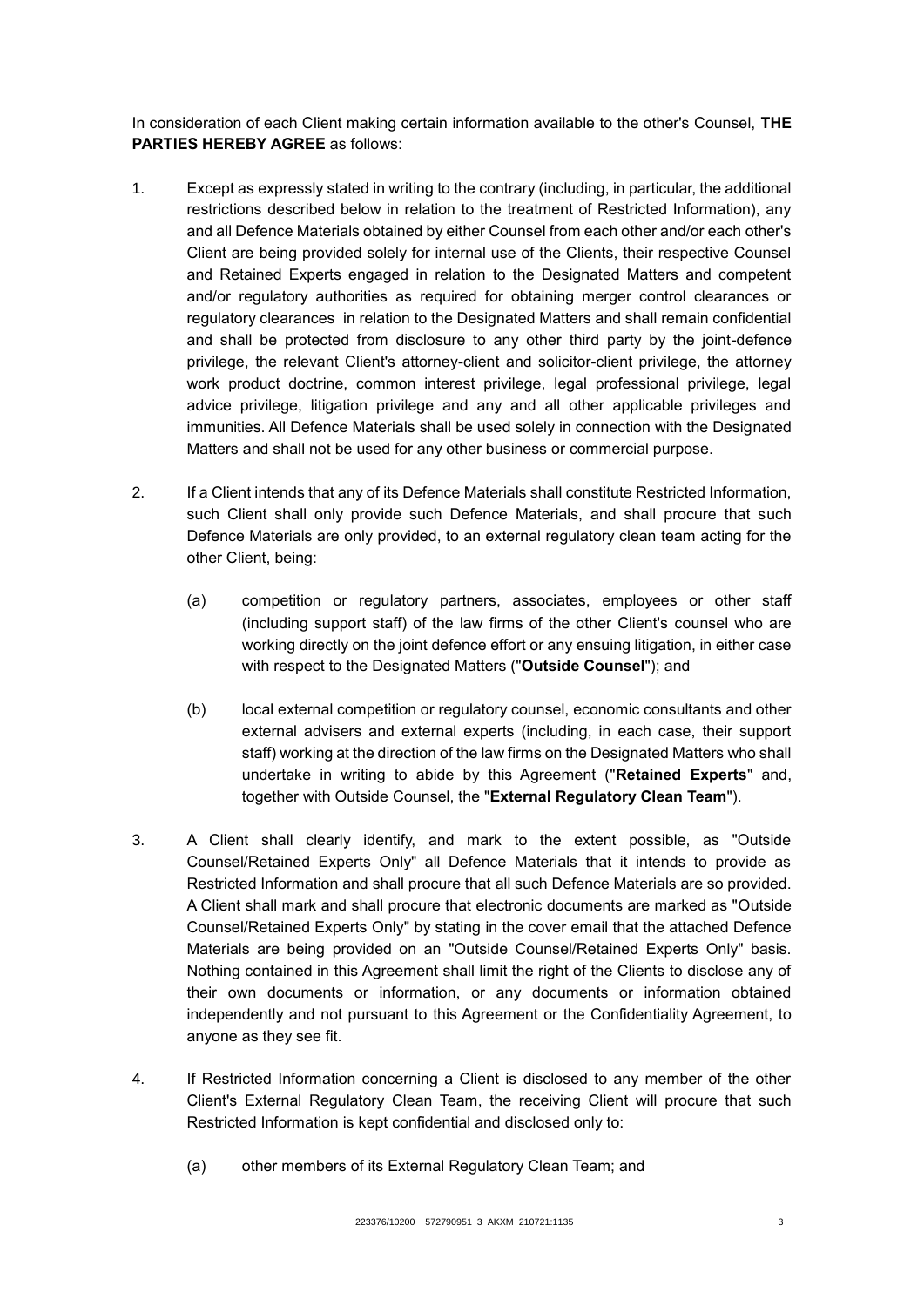(b) subject to the prior written consent of the disclosing Client or its Outside Counsel, competent antitrust and/or other regulatory authorities, as required for the purposes of obtaining merger control or other regulatory clearances in relation to the Designated Matters,

and shall not be disclosed to any other person, entity, or agent, including officers or employees of the receiving Client (including inside counsel of the receiving Client and the corporate (or other) deal teams at the firm(s) of the Retained Experts), unless previously authorised in writing by the disclosing Client (in which case the information ceases to be Restricted Information). Each Client will procure that a list of key individuals who may receive Restricted Information shall be maintained by its Outside Counsel and each firm of its Retained Experts and there shall be a nominated individual or individuals at each firm of Retained Experts primarily responsible for ensuring compliance with this Agreement (the "**Responsible Person**").

- 5. Notwithstanding clause 4, the members of the External Regulatory Clean Team shall be permitted to communicate advice, opinions, reports or analyses to their Client based on Restricted Information of the disclosing Client, so long as any such communications do not contain or enable the recipient to deduce or calculate the Restricted Information itself and are appropriately redacted, aggregated, or otherwise cleaned by regulatory counsel so as not to include or enable the recipient to deduce or calculate Restricted Information.
- 6. For the avoidance of doubt, the Clients may, at any time, communicate in writing (including by email) to each other that certain Restricted Information need no longer be held only by the External Regulatory Clean Team. At this point, the relevant information is no longer Restricted Information and may be shared with individuals outside the receiving Client's External Regulatory Clean Team including:
	- (a) other outside counsel (including members of the deal team);
	- (b) members of a receiving Client's internal legal team; or
	- (c) certain other identified employees of that Client,

in each case, on such terms as may be agreed between the Clients and provided that:

- (a) such individuals may be limited to only those that have been approved in advance by the disclosing Client; and
- (b) the terms of the Confidentiality Agreement or any other agreement in place between the Clients regarding the disclosure of confidential information between them in connection with the Possible Transaction are observed.
- 7. In the course of the joint defence efforts related to the Designated Matters, if any member of the External Regulatory Clean Team determines that certain Defence Materials designated as Restricted Information must be shared or discussed with employees of their Client or jointly among employees of both Clients in order to reasonably effectuate the joint defence of the Possible Transaction (including but not limited to with respect to preparing regulatory filings, submissions, analyses, or other advocacy), the Clients and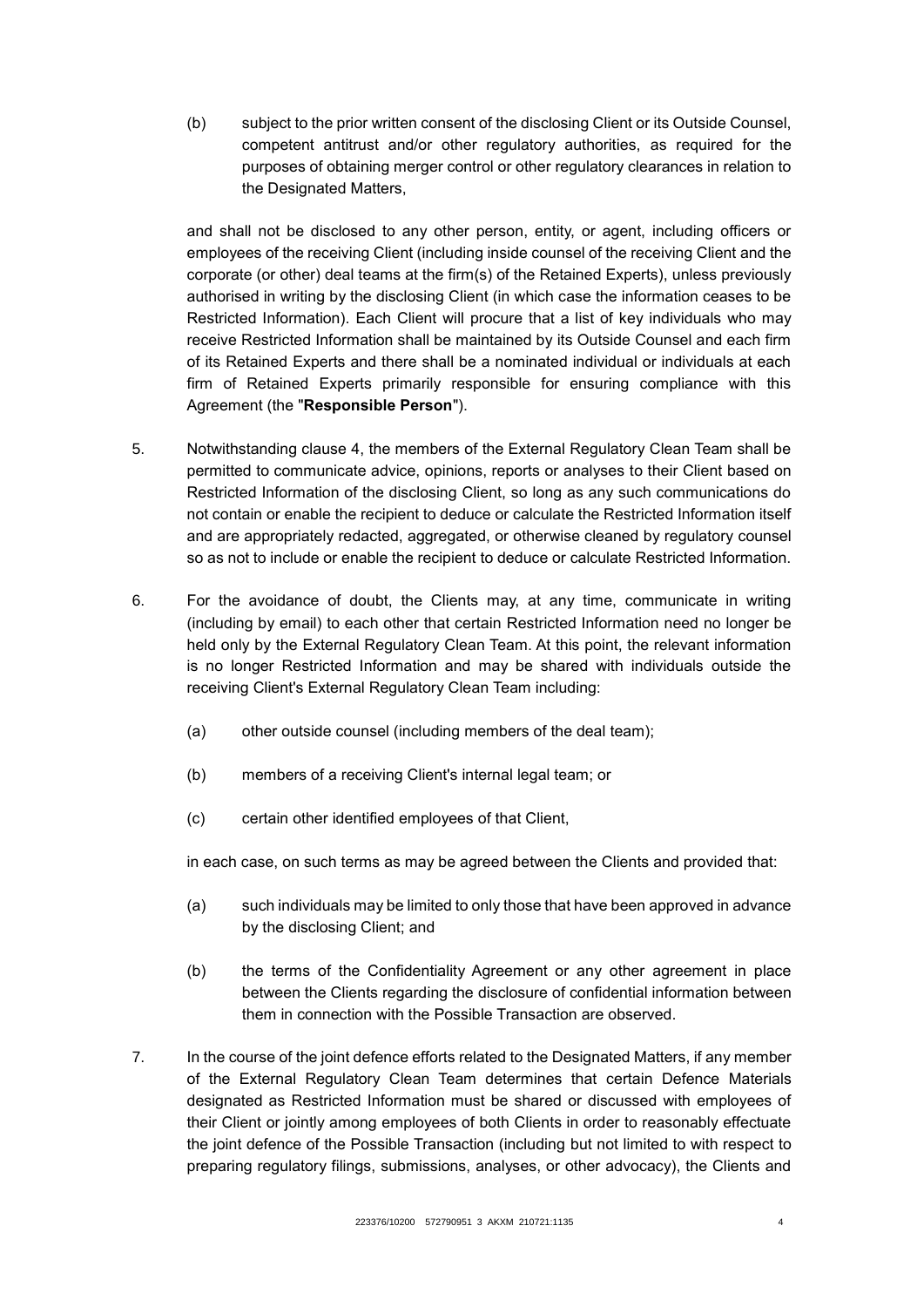Counsel shall consult together in good faith to determine if the Restricted Information designation of such Defence Materials should be removed under clause 6.

- 8. Each Client consents and agrees (and forthwith upon appointment of any Retained Expert in the future will consent and agree) that Restricted Information of the other Client exchanged pursuant to this Agreement shall not be communicated to them, notwithstanding, among other provisions, the applicable rules of legal professional conduct or any similar provisions under other national, pan-national, state or local laws. Neither Client shall request that Restricted Information of the other Client be communicated to them.
- 9. Each Client shall take all necessary steps, and shall procure that all necessary steps are taken, to protect the confidentiality and/or applicable privilege of Defence Materials received from the other Client or Counsel and shall advise all persons permitted access to the information or Defence Materials of the contents of this Agreement and that the Defence Materials are privileged and subject to the terms of this Agreement.
- 10. Neither Client shall assert any claim of title or ownership over any Defence Materials (or any portion thereof) received from the other Client or its Counsel. Notwithstanding the foregoing, Defence Materials that are jointly developed by the Clients or their Counsel shall be jointly owned by the Clients. If any Defence Materials consist of computer software disclosed in object code form, no Client or Counsel shall reverse engineer, reverse compile, or disassemble such object code, take any other steps to derive a source code equivalent thereof, or allow any other person to do so.
- 11. If any person or entity requests or demands, by subpoena or otherwise, any Defence Materials from any Client or Counsel, that Client or Counsel will immediately notify the Counsel whose Client has, or who themselves may have, rights in said materials and will take all steps necessary to permit the assertion of all applicable rights, privileges and immunities with respect to such Defence Materials, including permitting the other affected parties a reasonable opportunity to intervene and be heard, and otherwise cooperate fully with the other affected parties in any judicial proceedings relating to the disclosure of Defence Materials at issue.
- 12. Nothing in this Agreement shall create an attorney-client relationship between Stock Counsel and CVC, between CVC Counsel and Stock, or between either Counsel and anyone other than its Client, and the fact that each Counsel has entered this Agreement shall not in any way preclude the relevant Counsel from representing any interest that may be construed to be adverse to any other Party or be used as a basis for seeking to disqualify either Counsel from representing any other party in this or any other proceeding, whether under a grant of immunity or otherwise, because of such Counsel's participation in this Agreement. The Parties acknowledge that each Counsel has specifically advised its Client of this clause.
- 13. Nothing contained in this Agreement shall limit the rights of any Client or Counsel (a) to independently develop, or to procure independently developed, products or services similar to any disclosed in Defence Materials nor to market or sell such products or services; or (b) to use ideas, concepts, or techniques which were previously used, developed, or known by it, provided that in each of the cases (a) or (b) such activity does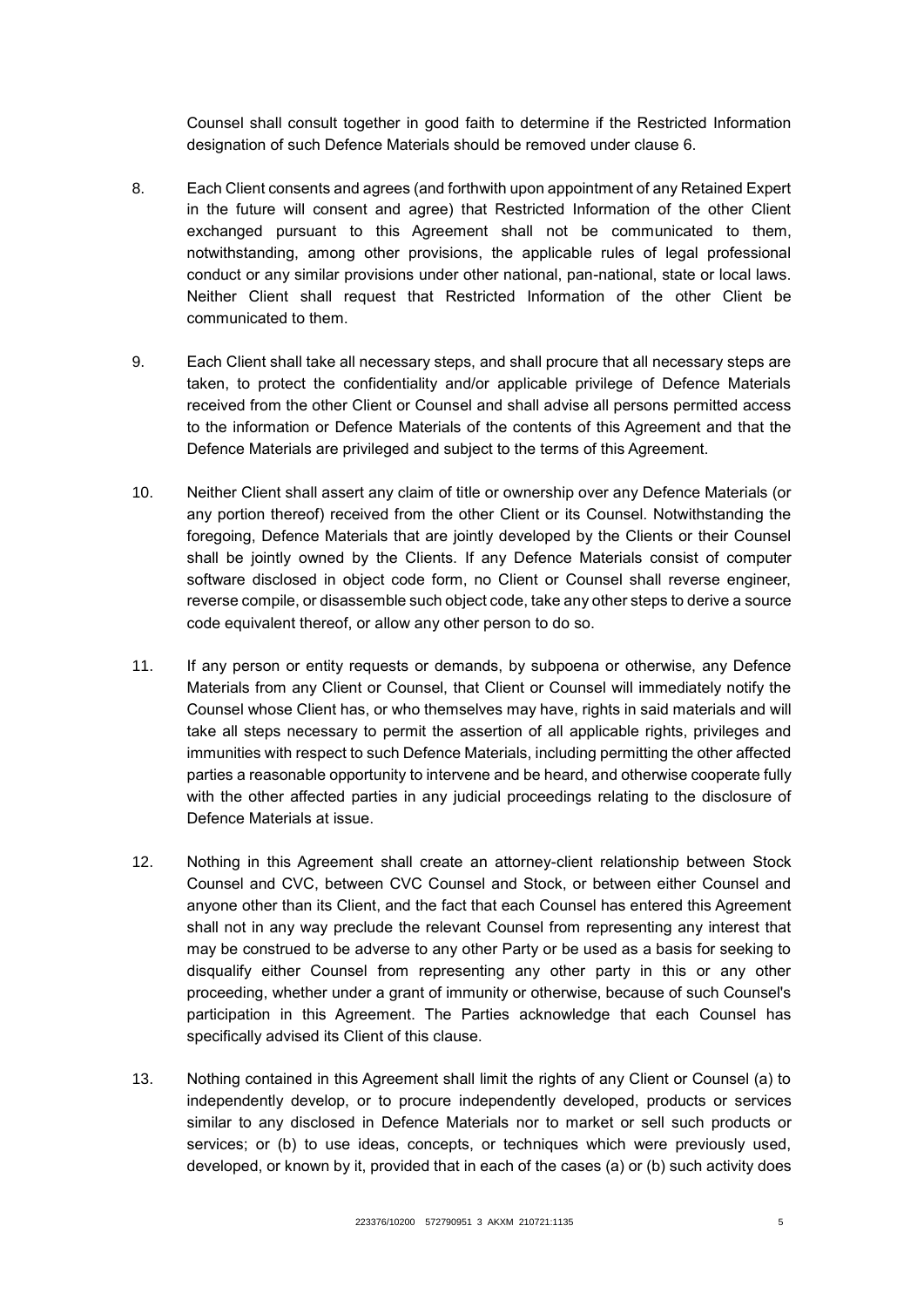not violate the express terms of this Agreement or of any Confidentiality Agreement or any other legal right of the other Client or Counsel.

- 14. Nothing in this Agreement shall oblige any Client or Counsel to share or communicate any information or Defence Materials or independently obtained or created materials with any other Client or Counsel.
- 15. Any Client or Counsel disclosing Defence Materials pursuant to this Agreement represents that it has the right to make such disclosure under this Agreement, but otherwise makes no representations or warranties, express or implied, as to the quality, accuracy, and completeness of any Defence Materials disclosed pursuant to this Agreement, and such Client or Counsel, its affiliates and representatives shall have no liability whatsoever with respect to the use of or reliance upon the disclosed Defence **Materials**
- 16. In the event that:
	- (a) a Party chooses to withdraw from this Agreement; or
	- (b) the Possible Transaction has terminated, or discussions or negotiations with respect to the Possible Transaction have terminated,

the appropriate Counsel or Client shall promptly give notice of that fact to all other Parties, and this Agreement shall terminate, except that:

- (a) each Client shall, and shall procure that, all Defence Materials that it or its Counsel or Retained Experts received from the other Client are promptly returned or destroyed, as the other Client may elect (and such destruction is confirmed in writing), except to the extent otherwise required by law or by any applicable regulatory requirements or so as to comply with a bona fide records retention policy; and
- (b) each Client shall continue to be bound by the obligations of confidentiality provided in this Agreement with respect to Defence Materials previously furnished pursuant to this Agreement for a period of 12 months.
- 17. CVC, CVC Counsel and any Retained Experts of CVC shall provide to the UK Panel on Takeovers and Mergers (the "Panel") a written confirmation substantially in the forms set out in Appendix 1, Parts A, B and C, or in such other form as the Panel may require (the "**Confirmations**"). CVC and CVC Counsel agree and acknowledge that the relevant confirmations being given by them are being given for the benefit of Stock and may be relied upon and enforced by Stock as if expressly set out in Stock's favour in this Agreement. CVC shall take all necessary steps to ensure that it and its External Regulatory Clean Team comply with the Confirmations, and the arrangements set out in Appendix 2 in respect of the Restricted Information.
- 18. Each Client shall, and shall procure that their Counsel and Retained Experts shall, maintain a record of any Defence Materials shared and the names of such persons to whom such information was disclosed.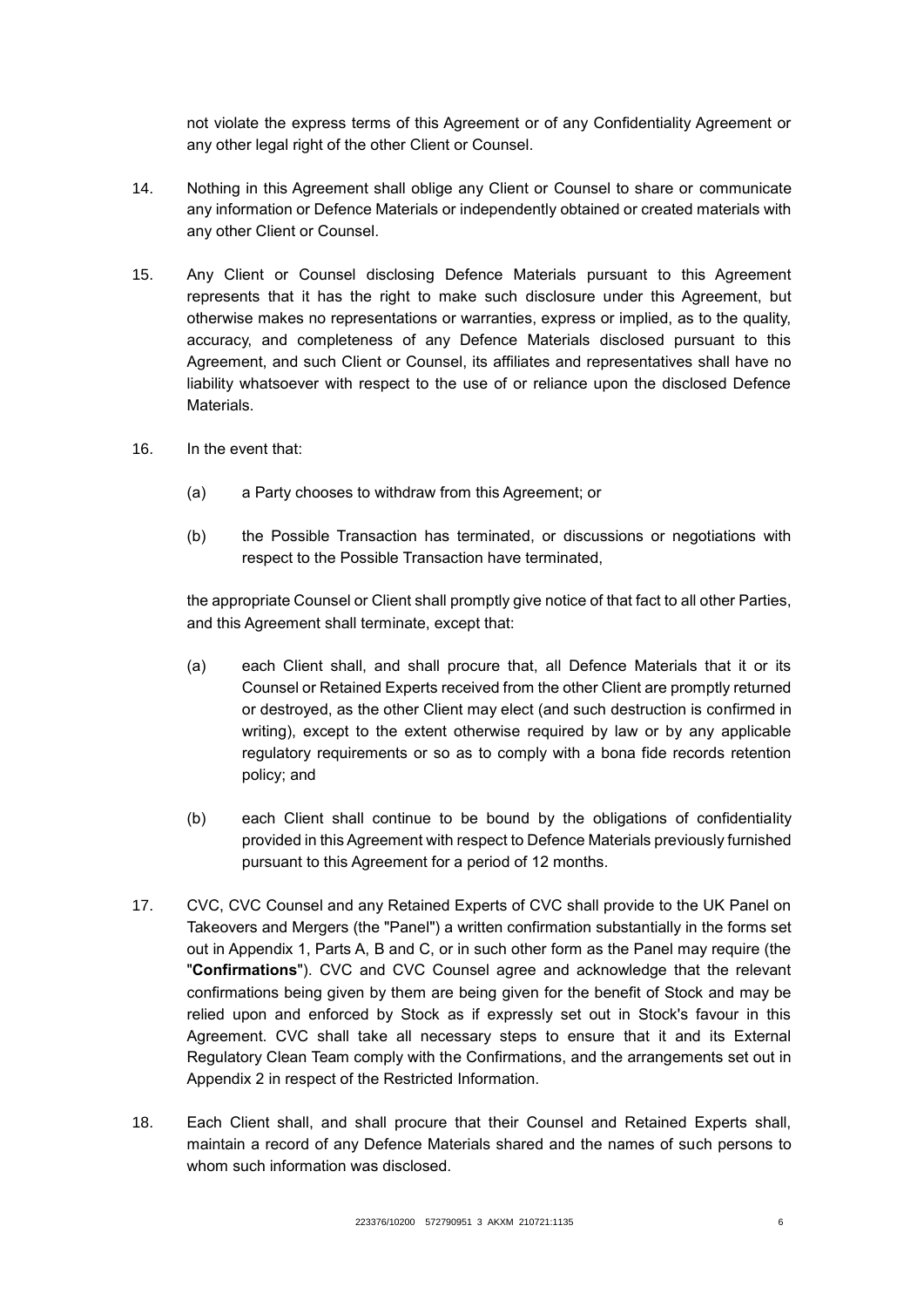- 19. Each Client shall, and shall procure that their Counsel and Retained Experts shall, maintain a record of any Restricted Information received.
- 20. Each Client shall, and shall procure that their Counsel and Retained Experts shall take all reasonable steps to (in each case, to the extent applicable):
	- (a) keep Defence Materials and any copies thereof secure and in such a way as to prevent unauthorised access; and
	- (b) to the extent that Defence Materials are provided in electronic format, to the extent possible, not store such Defence Materials on any computer, word processor or other device, unless access to the file, device, or relevant storage folder is protected by password or otherwise restricted to those individuals who are actively engaged on the Designated Matters and bound by this Agreement.
- 21. Each Client shall, and shall procure that their Counsel and Retained Experts shall (in each case, to the extent applicable):
	- (a) limit access to Defence Materials to specific individuals who are directly involved in the Designated Matters; and
	- (b) inform the other Client immediately if it becomes aware that any Defence Materials have been disclosed to any person otherwise than in accordance with this Agreement.
- 22. Each Client will instruct its respective Counsel and Retained Experts to adhere to the obligations in clauses 18 to 21 and, in the case of CVC, set out in the relevant Confirmation.
- 23. This Agreement, its terms, and the activities conducted pursuant to this Agreement, constitute Defence Materials. Each Client shall not disclose this Agreement and its terms, and shall procure that this Agreement and its terms are not disclosed, to anyone except as permitted under the terms of this Agreement or as required by applicable law or regulation; provided that a copy of this Agreement may be provided to the Panel upon request and may be posted to any website required to be maintained by the UK City Code on Takeovers and Mergers in connection with the Possible Transaction.
- 24. Nothing in this Agreement shall prevent the Counsel from disclosing any jointly produced Defence Materials to the extent such disclosure is required:
	- (a) to the respective Client's advisors;
	- (b) by the laws or regulations of any relevant jurisdiction;
	- (c) to any body that represents or regulates the Counsel in any jurisdiction;
	- (d) (in confidence only) to the Counsel's advisers, insurers, brokers or auditors; or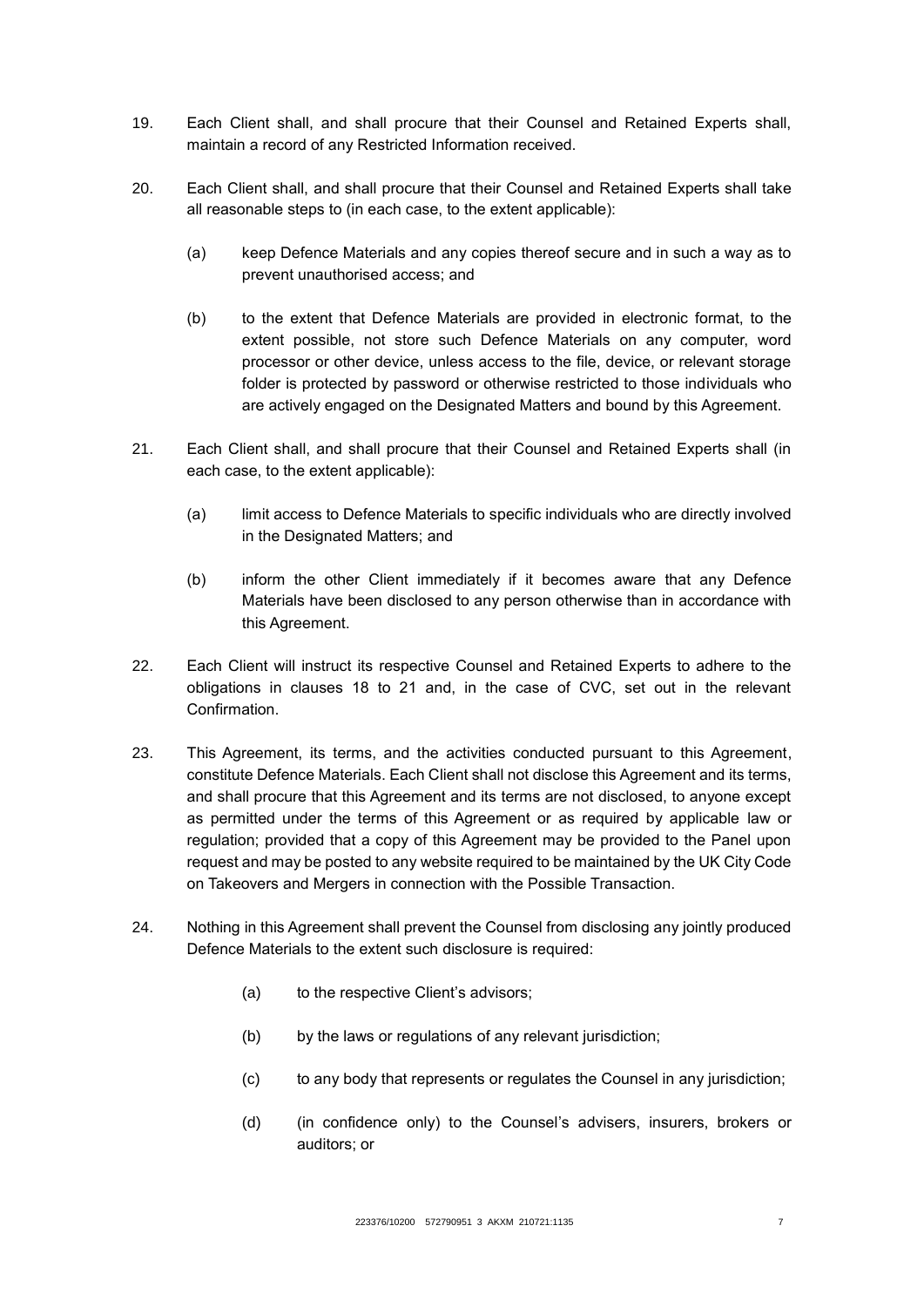- (e) (in confidence only) to selected third parties that provide specific services to support the Counsel's work.
- 25. In the event that documents or other written information or data are inadvertently or unintentionally provided ("Inadvertently Provided Documents") to the other Client or its Counsel or Retained Experts in the course of the Possible Transaction, the Client which provided the Inadvertently Provided Documents may demand in writing the return or destruction of any Inadvertently Provided Documents. Upon receipt of such a written demand, the Client in possession (including by way of its Counsel or any Retained Expert) of such Inadvertently Provided Documents shall promptly deliver to the other Client or destroy all copies of the Inadvertently Provided Documents, except to the extent otherwise required by law or by any applicable regulatory requirements or so as to comply with a bona fide records retention policy, and shall undertake reasonable measures to ensure that the Inadvertently Provided Documents and the information or data contained therein are not further disseminated.
- 26. This Agreement shall be binding upon each Client's respective successors, legal representatives and permitted assigns. This Agreement is solely for the benefit of the Clients.
- 27. This Agreement constitutes the entire and complete joint defence agreement between the Parties and supersedes any earlier joint defence agreements between or among any of the Parties regarding the Possible Transaction, whether written or oral, pursuant to which Defence Materials may have been exchanged. In the event of a conflict between this Agreement and the Confidentiality Agreement, this Agreement shall prevail.
- 28. Whenever possible, each provision of this Agreement will be interpreted in such a manner as to be effective and valid under applicable law. If any provision of this Agreement is held to be prohibited by or invalid under applicable law, such provision will be ineffective only to the extent of such prohibition or invalidity, without prohibiting or invalidating the remainder of such provision or the remaining provisions of this Agreement.
- 29. Each Client and Counsel shall, and each Client shall procure that any Retained Experts or other External Regulatory Clean Team member engaged by it shall, promptly notify the other Client upon becoming aware of any breach of this Agreement or, in the case of CVC and CVC Counsel, any of the Confirmations.
- 30. Each Client acknowledges and agrees that a breach of this Agreement by it, its Counsel or a member of the External Regulatory Clean Team or Retained Expert engaged by it, may cause continuing and irreparable injury to the business of the other Client as a direct result of such violation, for which remedies at law may be inadequate. Either Client may therefore be entitled, in the event of any actual or threatened violation of this Agreement by the other Client or anyone engaged by such Client, and in addition to any other remedies available to it, to seek specific performance and injunctive or other equitable relief as a remedy for such actual or threatened violation of this Agreement, and no proof of special damages may be necessary to enforce the terms of this Agreement.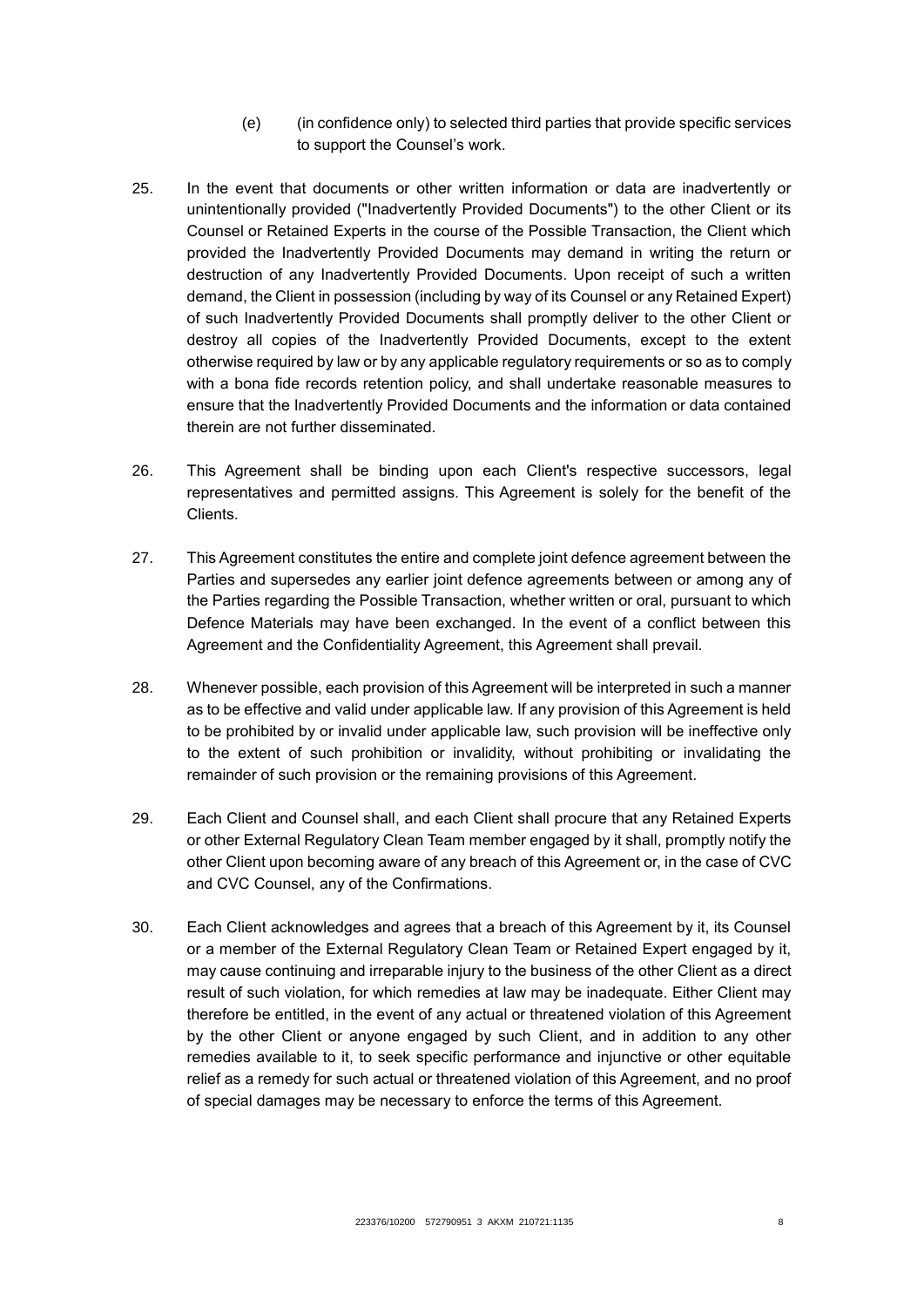- 31. No failure or delay by any Party to exercise any right, power, or privilege hereunder shall operate as a waiver thereof, nor shall any single or partial exercise thereof preclude any other or further exercise thereof or the exercise of any right, power, or privilege hereunder.
- 32. This Agreement may be executed in one or more counterparts, all of which taken together shall constitute one and the same instrument.
- 33. This Agreement may not be amended or modified except by a written agreement signed by each Party, provided that either Client may unilaterally appoint additional law firms to represent such Client with respect to the Possible Transaction or the Designated Matters ("Additional Counsel"), provided that Defence Materials and Restricted Information may only be disclosed to an Additional Counsel once:
	- (a) that Additional Counsel has agreed to be bound by the terms of this Agreement as if it were original Counsel by executing a letter in the form contained in Appendix 3 to this Agreement and delivering it to the Parties; and
	- (b) the Panel has confirmed that (i) that Additional Counsel may be added to the External Regulatory Clean Team and (ii) the Panel has received the relevant Confirmations from that Additional Counsel.
- 34. This Agreement shall be governed exclusively by the laws of England and Wales and the Parties submit to the exclusive jurisdiction of the English courts.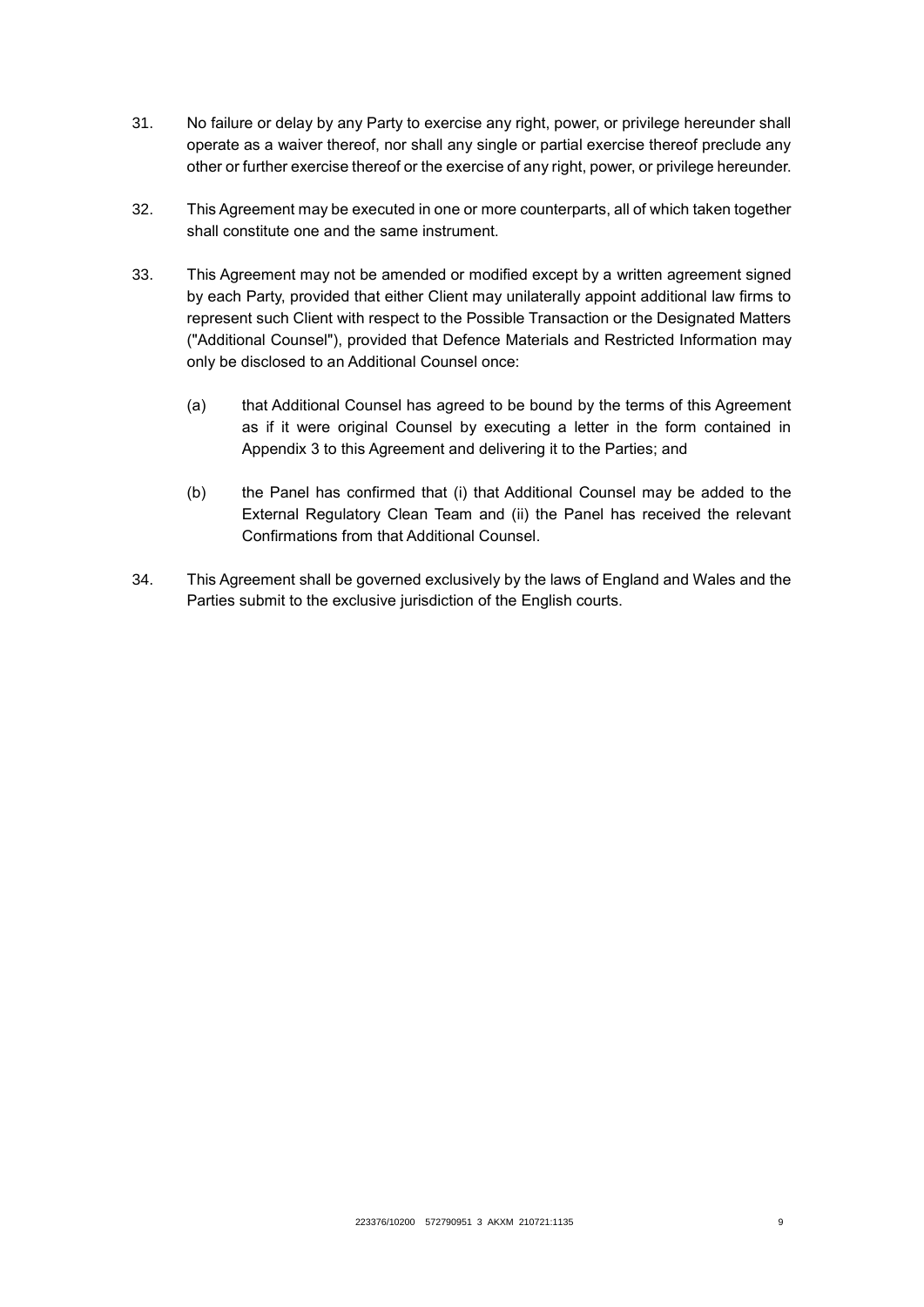**EXECUTED BY**





acting for and on behalf of Stock Spirits Group PLC

**EXECUTED BY**

acting for and on behalf of CVC Advisers (Polska) sp z o. o

**EXECUTED BY**

\_\_\_\_\_\_\_\_\_\_\_\_\_\_\_\_\_\_\_ .............................................................

\_\_\_\_\_\_\_\_\_\_\_\_\_\_\_\_\_\_\_ .............................................................

\_\_\_\_\_\_\_\_\_\_\_\_\_\_\_\_\_\_\_ ............................................................

acting for and on behalf of Slaughter and May

## **EXECUTED BY**

acting for and on behalf of Clifford Chance LLP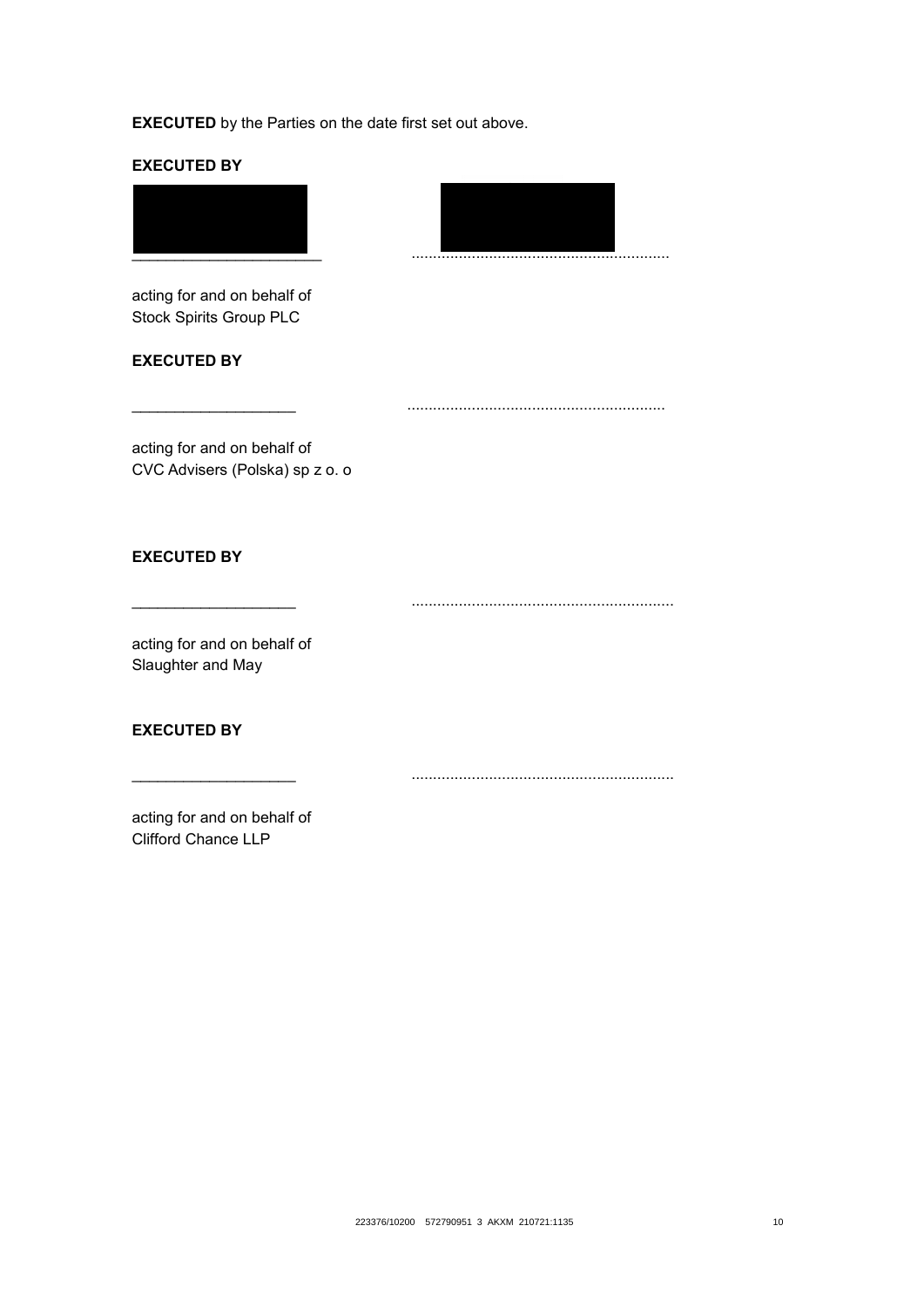**EXECUTED BY** 

acting for and on behalf of Stock Group plc

**EXECUTED BY** 

acting for and on behalf of CVC Advisers (Polska) sp z o. o



#### **EXECUTED BY**

 $\label{eq:1} \begin{minipage}{0.9\linewidth} \begin{minipage}{0.9\linewidth} \begin{minipage}{0.9\linewidth} \begin{minipage}{0.9\linewidth} \end{minipage} \begin{minipage}{0.9\linewidth} \begin{minipage}{0.9\linewidth} \end{minipage} \begin{minipage}{0.9\linewidth} \begin{minipage}{0.9\linewidth} \end{minipage} \begin{minipage}{0.9\linewidth} \end{minipage} \begin{minipage}{0.9\linewidth} \end{minipage} \begin{minipage}{0.9\linewidth} \end{minipage} \begin{minipage}{0.9\linewidth} \begin{minipage}{0.9\linewidth} \end$ 

acting for and on behalf of Slaughter and May

#### **EXECUTED BY**

acting for and on behalf of **Clifford Chance LLP**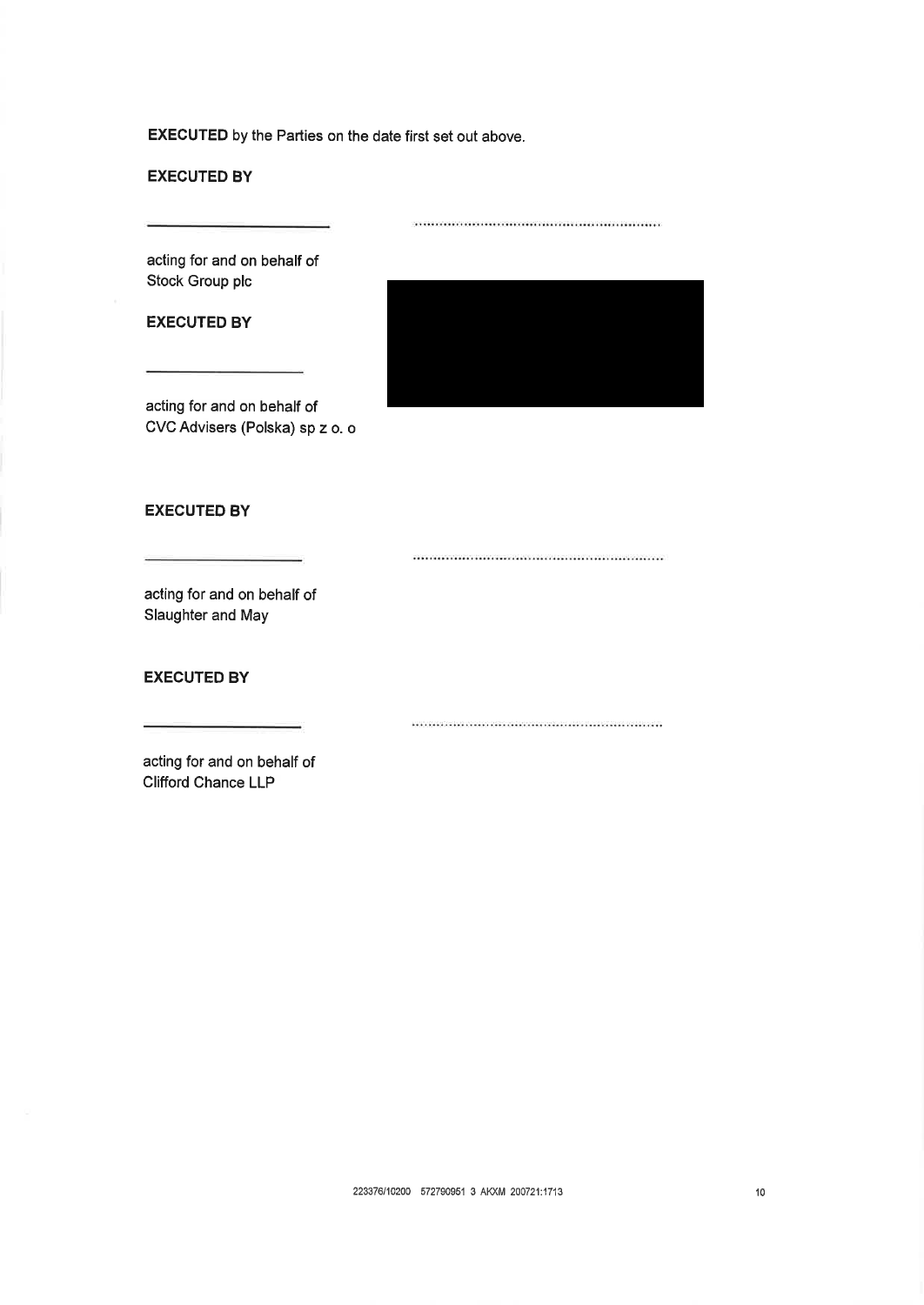# **EXECUTED BY**

\_\_\_\_\_\_\_\_\_\_\_\_\_\_\_\_\_\_\_\_\_\_ ............................................................

\_\_\_\_\_\_\_\_\_\_\_\_\_\_\_\_\_\_\_ ............................................................

acting for and on behalf of Stock Spirits Group PLC

#### **EXECUTED BY**

acting for and on behalf of CVC Advisers (Polska) sp z o. o

#### **EXECUTED BY**

acting for and on behalf of Slaughter and May

# **EXECUTED BY**

\_\_\_\_\_\_\_\_\_\_\_\_\_\_\_\_\_\_\_ .............................................................

\_\_\_\_\_\_\_\_\_\_\_\_\_\_\_\_\_\_\_ .............................................................

acting for and on behalf of Clifford Chance LLP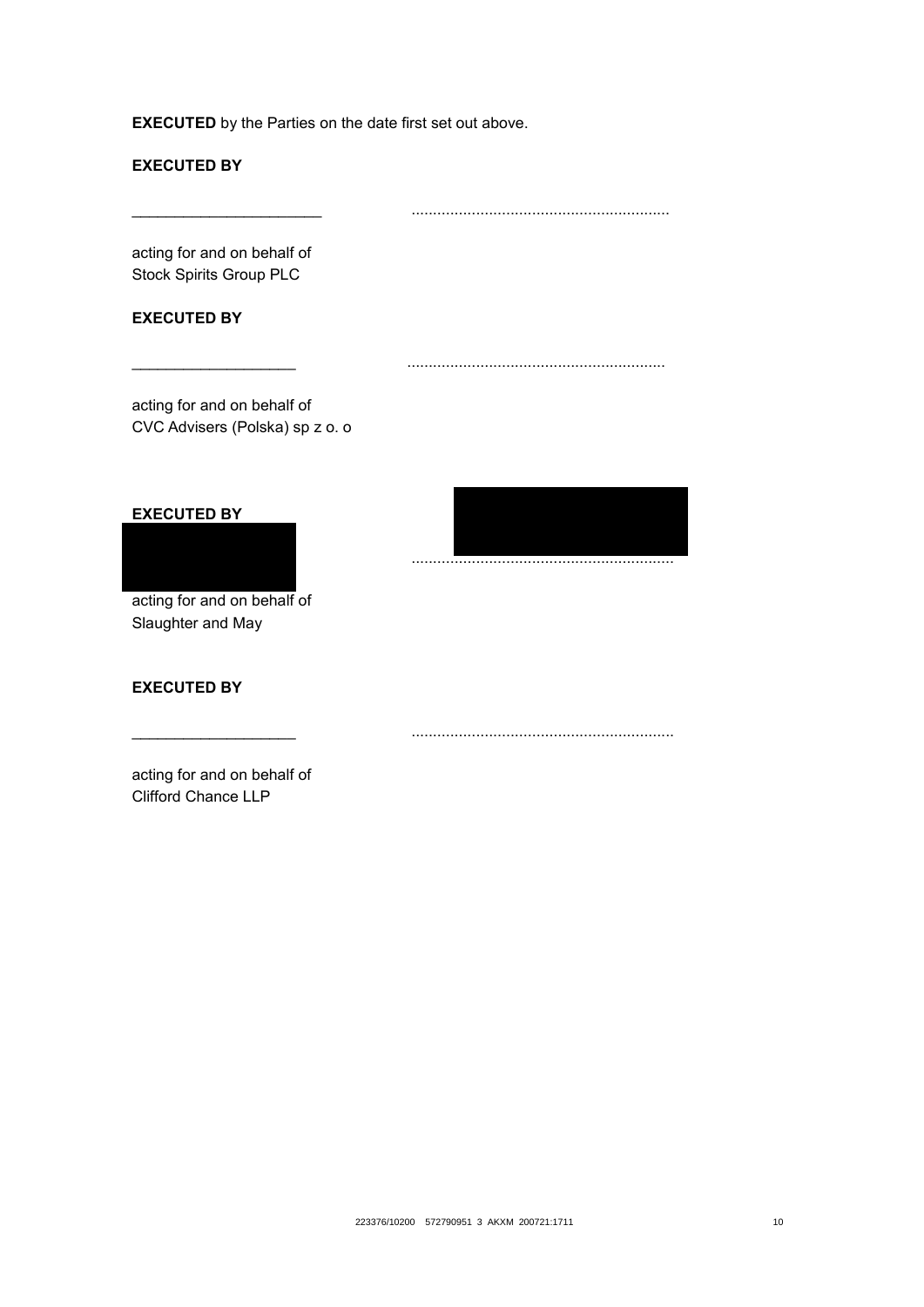# **EXECUTED BY**

\_\_\_\_\_\_\_\_\_\_\_\_\_\_\_\_\_\_\_\_\_\_ ............................................................

\_\_\_\_\_\_\_\_\_\_\_\_\_\_\_\_\_\_\_ ............................................................

acting for and on behalf of Stock Group plc

#### **EXECUTED BY**

acting for and on behalf of CVC Advisers (Polska) sp z o. o

#### **EXECUTED BY**

acting for and on behalf of Slaughter and May

#### **EXECUTED BY**



Clifford Chance LLP



\_\_\_\_\_\_\_\_\_\_\_\_\_\_\_\_\_\_\_ .............................................................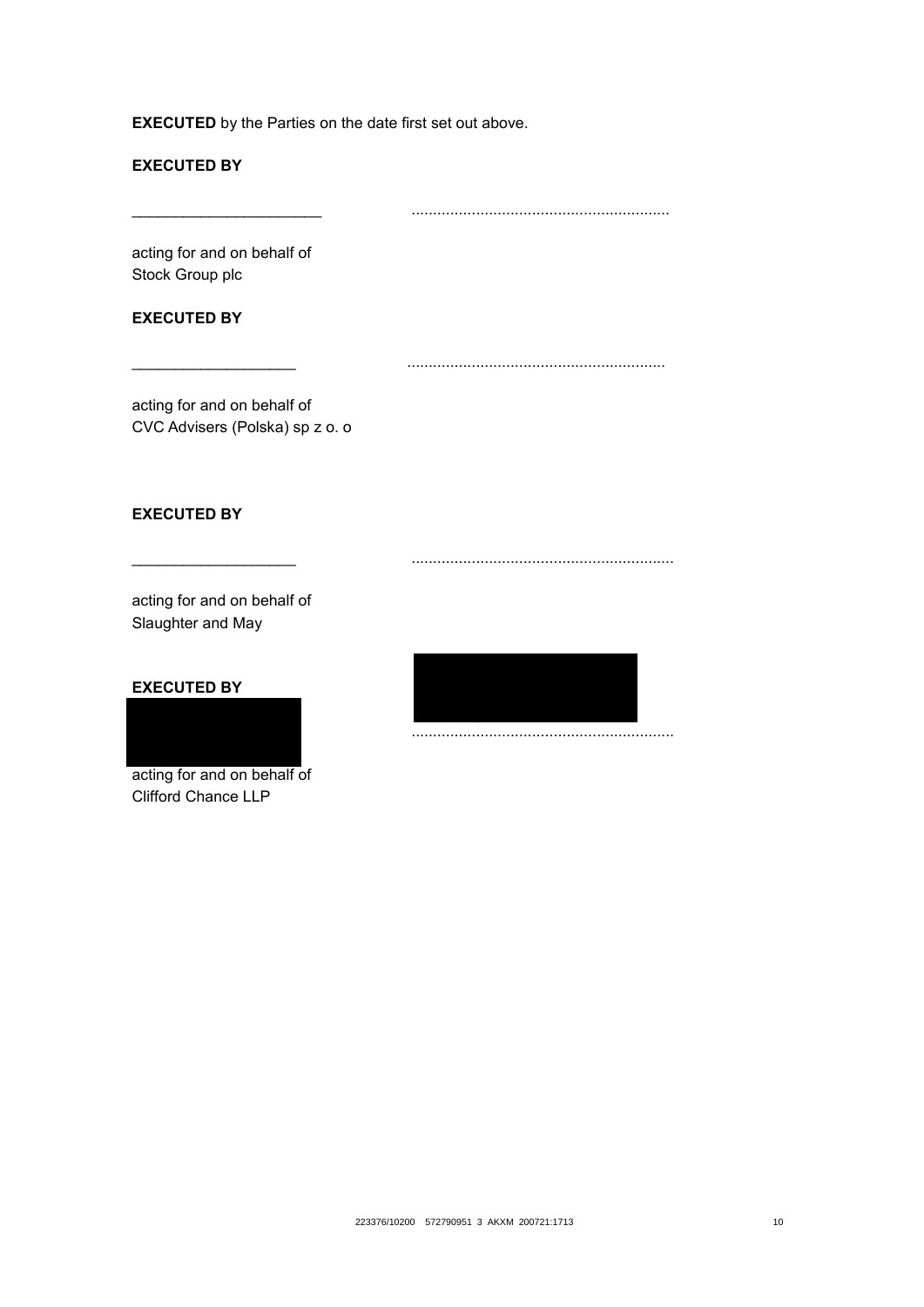#### **APPENDIX 1**

# **PART A FORM OF CONFIRMATION OF CVC**

[*Letterhead of CVC*]

Private and Confidential The Takeover Panel One Angel Court London EC2R 7HJ

**By Email**

[*Date*]

Dear Sir or Madam,

## **CVC ADVISERS (POLSKA) SP ZO.O ("CVC") / STOCK SPIRITS GROUP PLC ("STOCK")**

We refer to the discussions you have had with Slaughter and May regarding regulatory clearances with reference to a possible transaction involving Stock and a member of CVC's group (the "**Possible Transaction**"), and to the Clean Team and Joint Defence Agreement between Stock, CVC, Slaughter and May (legal counsel to Stock) and Clifford Chance LLP (legal counsel to CVC) dated on or about today's date (the "**JDA**"). Capitalised terms used but not defined in this confirmation shall have the meanings given to such terms in the JDA.

Pursuant to paragraph 4.1(c) of Practice Statement No 30, issued by the Takeover Panel and dated 8 October 2015, we confirm that:

- 1. we waive any rights to request the Restricted Information from any member of the External Regulatory Clean Team and waive any legal or professional obligations of disclosure which any member of the External Regulatory Clean Team may owe to us in respect of the Restricted Information;
- 2. no director or employee of CVC will receive or have access to any Restricted Information until the offer becomes effective (if conducted by way of a scheme of arrangement) or unconditional in all respects (if conducted by way of a takeover offer), and
- 3. we will promptly inform the Panel if any Restricted Information comes into our possession.

Yours sincerely,

[*To be signed by CVC*]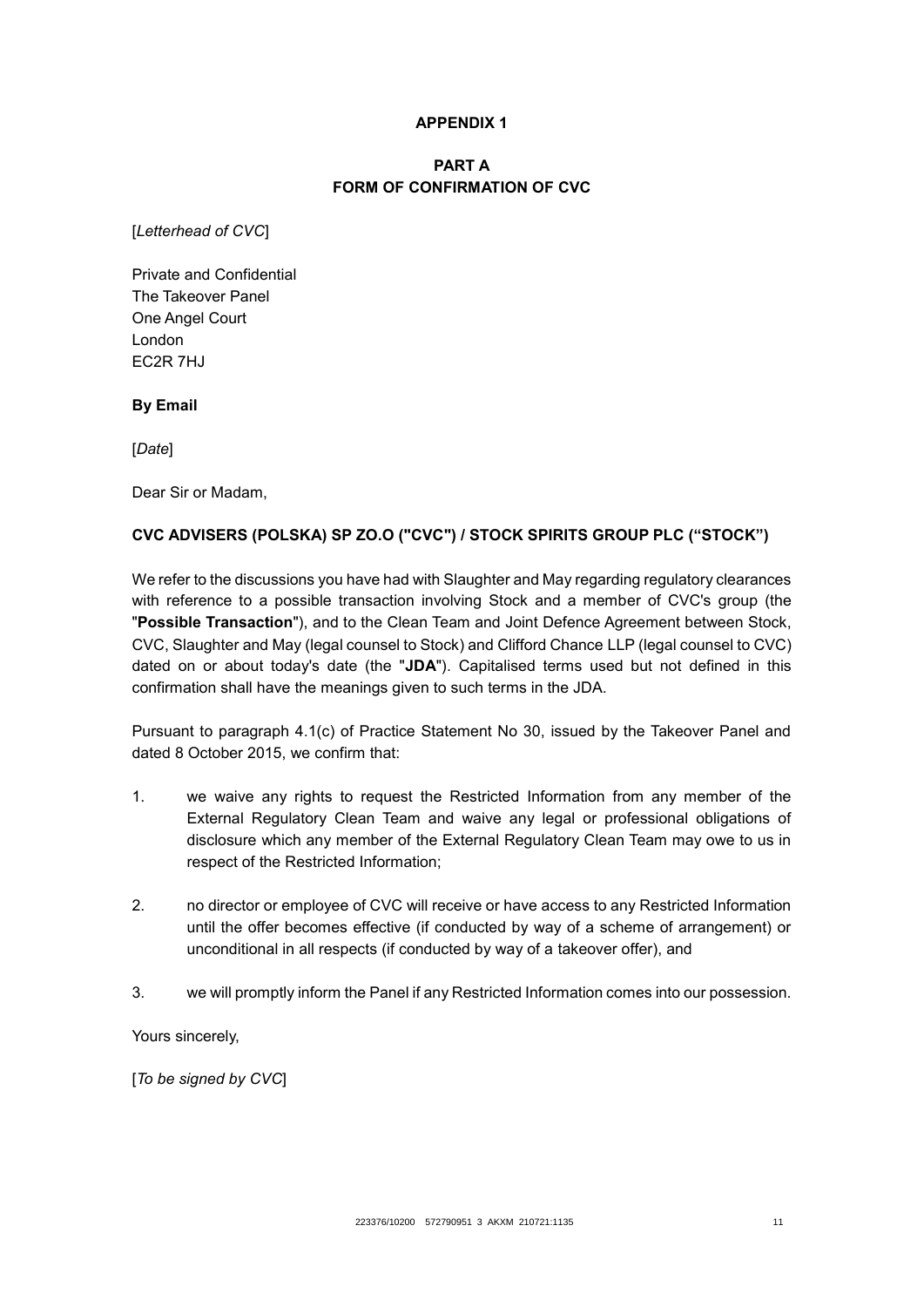## **PART B FORM OF CONFIRMATION OF LEAD EXTERNAL REGULATORY LEGAL COUNSEL**

[*Letterhead of Counsel*]

## **Private and Confidential**

The Takeover Panel One Angel Court London EC2R 7HJ

## **By Email**

[*Date*]

Dear Sir or Madam,

## **CVC ADVISERS (POLSKA) SP ZO.O ("CVC") / STOCK SPIRITS GROUP PLC ("STOCK")**

We are retained as external regulatory counsel by CVC (the "**Offeror**") to advise on competition and/or regulatory clearances (including foreign investment filings) relating to a possible transaction involving Stock and a member of CVC's group (the "**Possible Transaction**"). We refer to the Clean Team and Joint Defence Agreement between our firm, Stock, CVC and Slaughter and May (legal counsel to Stock) dated on or about today's date (the "**JDA**"). Capitalised terms used but not defined in this confirmation shall have the meanings given to such terms in the JDA.

Pursuant to Practice Statement No 30 issued by the Takeover Panel and dated 8 October 2015 ("**PS 30**") we hereby:

- (i) provide at Annex I a list of the key individuals proposed to be included in the External Regulatory Clean Team, including their positions and roles on the Possible Transaction, and acknowledge that Panel consent should be obtained if it is subsequently proposed to add any individuals to the External Regulatory Clean Team;
- (ii) confirm that [name of individual at Clifford Chance] has taken responsibility for ensuring that the procedures and information barriers will be implemented and complied with by our firm;
- (iii) confirm that [name of individual at Clifford Chance] of Clifford Chance LLP has taken responsibility for ensuring that the procedures and information barriers will be implemented and complied with by the External Regulatory Clean Team and has been appointed as the individual who will review all relevant advice to be provided by any member of the External Regulatory Clean Team to CVC to ensure that it does not disclose any Restricted Information relating to Stock Spirits or any other information which enables CVC to deduce the Restricted Information relating to Stock Spirits; and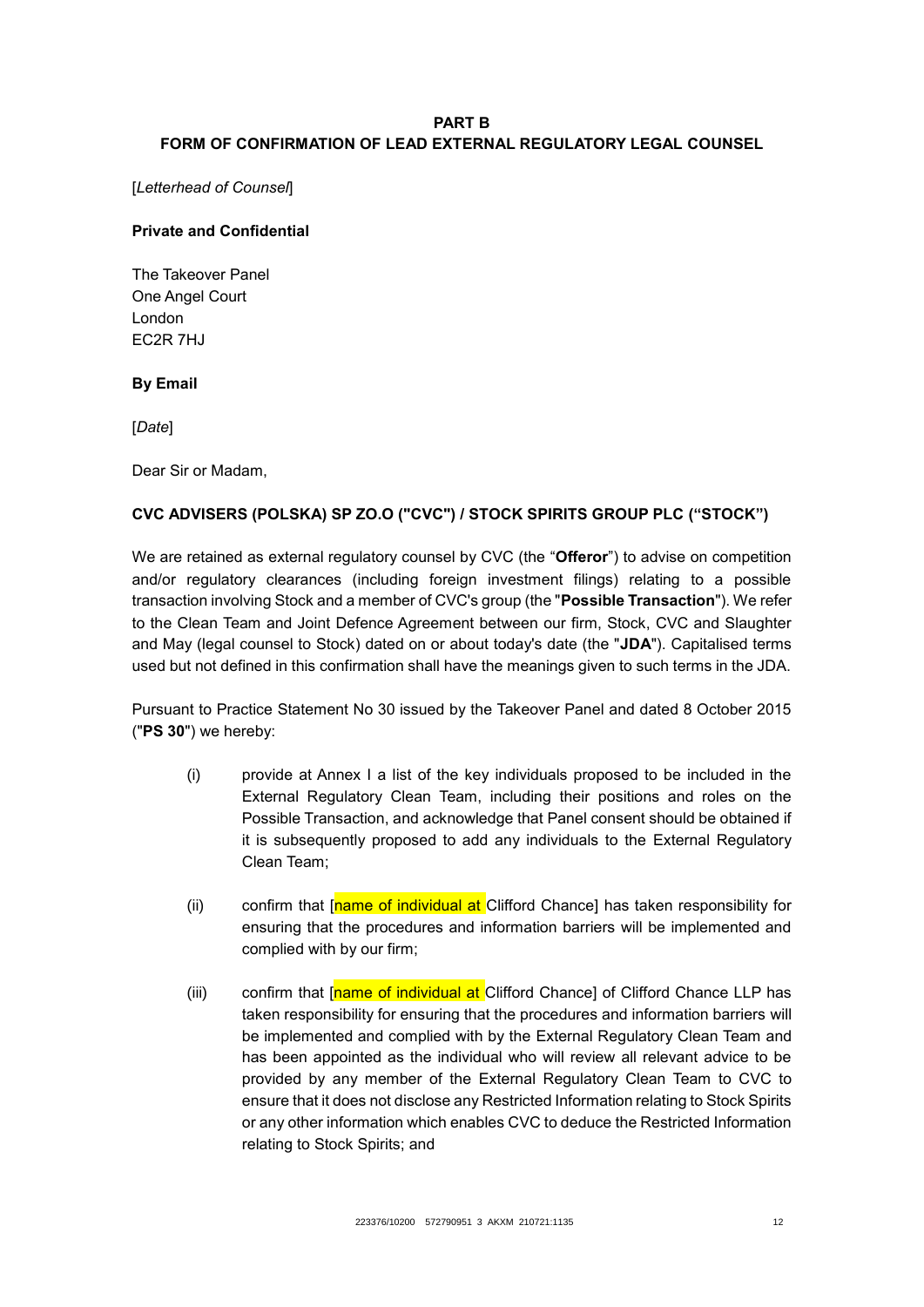- (iv) confirm that we will not provide any director or employee of CVC with access to any Restricted Information which is in our possession and under our control until the Possible Transaction becomes unconditional in all respects; and
- (v) confirm that: (i) we will not disclose any Restricted Information, or other information which enables a person to deduce the Restricted Information, to CVC or any person outside the External Regulatory Clean Team other than the relevant regulatory authorities; (ii) effective information barriers and procedures have been implemented in order to ensure that the Restricted Information may only be accessed by members of the External Regulatory Clean Team; and (iii) we will promptly inform the Panel if we become aware that any Restricted Information has come into the possession of anyone other than the members of the External Regulatory Clean Team.

To the extent that it is determined to be necessary or appropriate to instruct law firms in other jurisdictions, we will provide the Panel with the names of any such additional firms to be instructed and will seek the Panel's permission to provide Restricted Information to them on the basis of PS 30.

Yours sincerely,

[*Responsible Person*] [Clifford Chance LLP]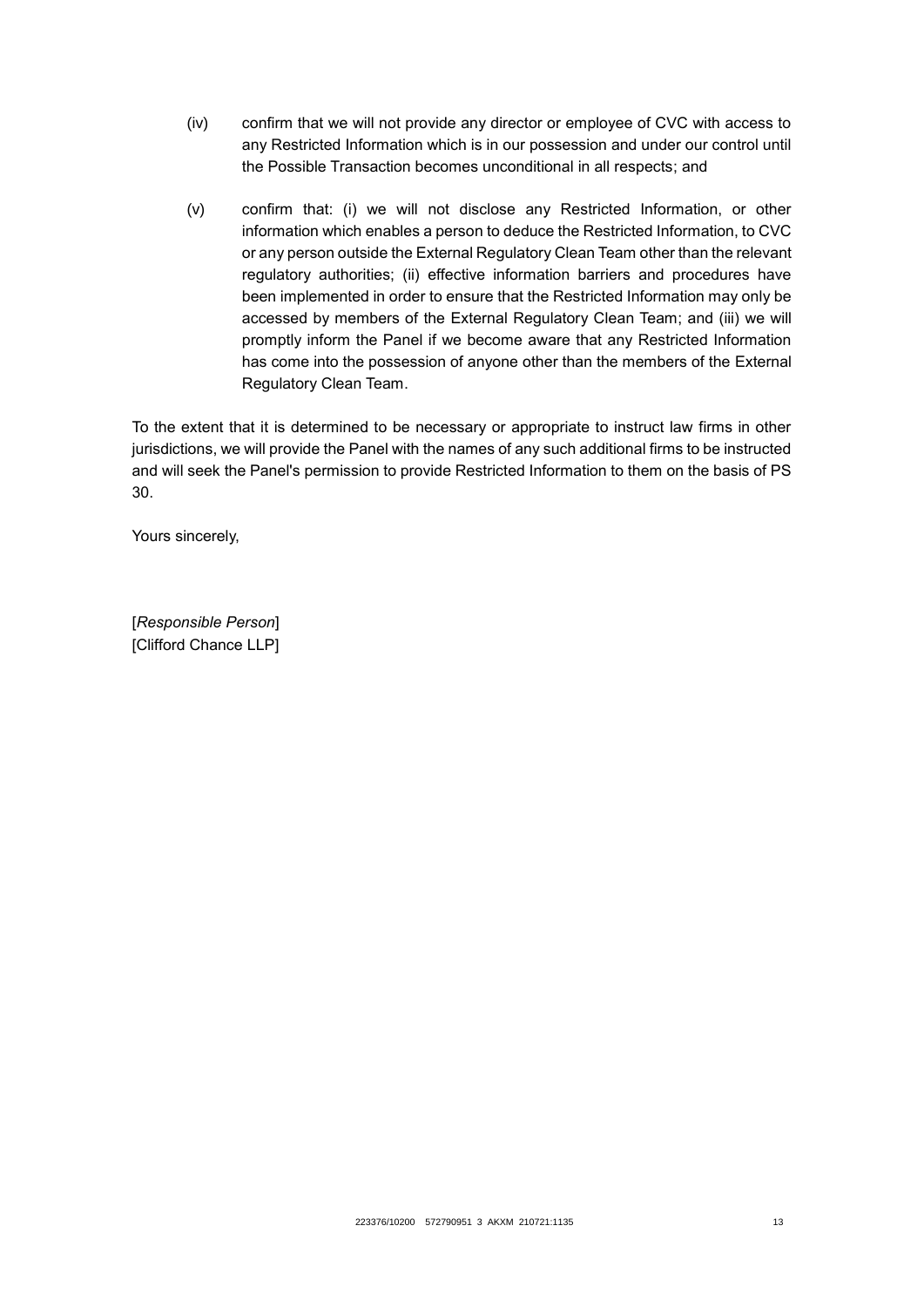## **ANNEX I**

# **LIST OF KEY INDIVIDUALS PROPOSED TO BE INCLUDED IN THE EXTERNAL REGULATORY CLEAN TEAM**

| Name | <b>Position</b>                   | <b>Role in the Transaction</b>    |
|------|-----------------------------------|-----------------------------------|
|      | Partner, Clifford Chance          | <b>External Antitrust Counsel</b> |
|      | Senior Associate, Clifford Chance | <b>External Antitrust Counsel</b> |
|      | Associate, Clifford Chance        | <b>External Antitrust Counsel</b> |
|      | Associate, Clifford Chance        | <b>External Antitrust Counsel</b> |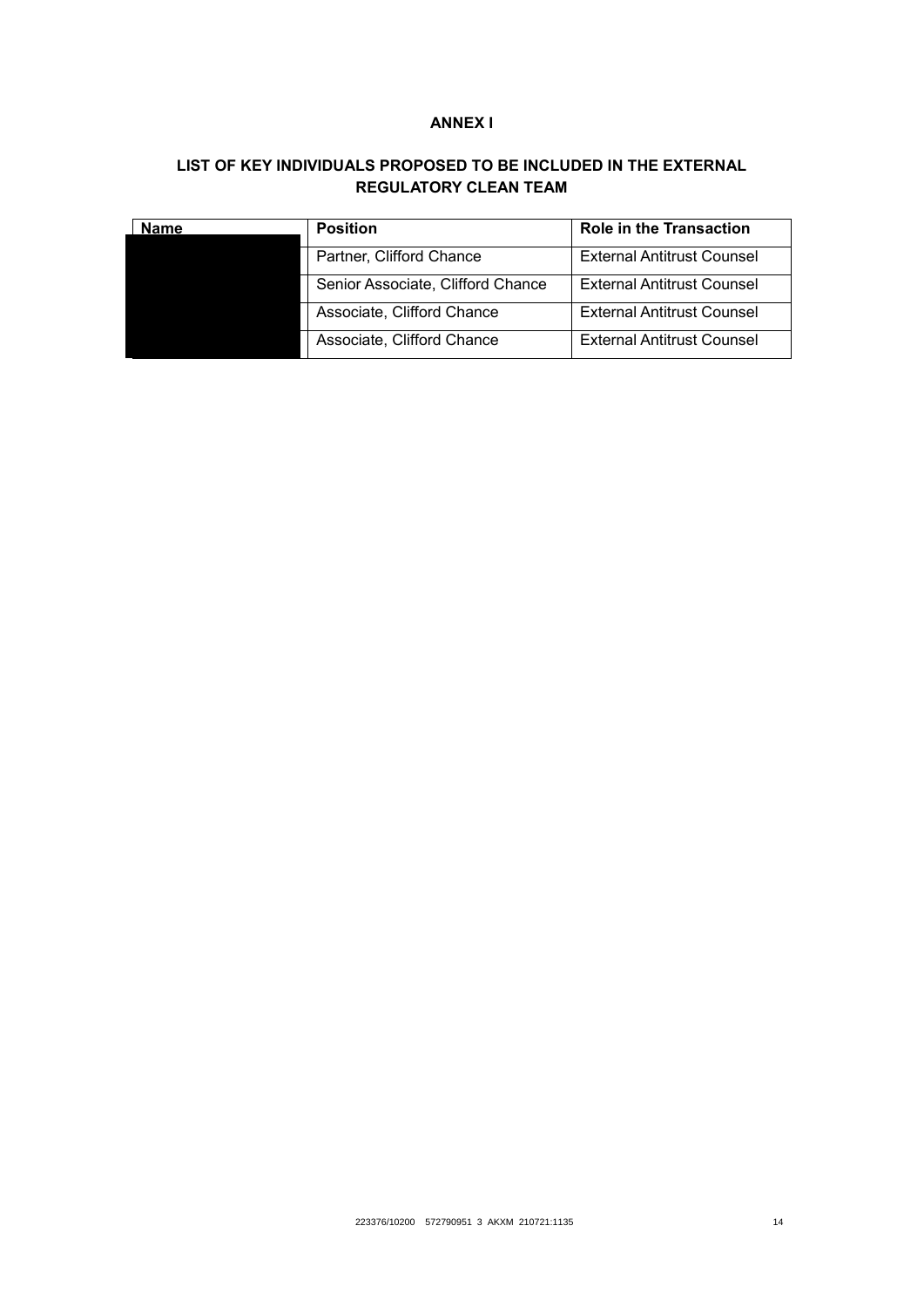# **PART C FORM OF CONFIRMATION OF RETAINED EXPERT FIRM**

[Letterhead of Expert Firm]

## **Private and Confidential**

The Takeover Panel One Angel Court London EC<sub>2R</sub> 7HJ

## **By Email**

[*Date*]

Dear [*Addressee*],

# **CVC ADVISERS (POLSKA) SP ZO.O ("CVC") / STOCK SPIRITS GROUP PLC ("STOCK")**

We are retained by CVC to assist in the [legal / economic] analysis and preparation of filings and submissions for competition and/or regulatory clearances in relation to a possible transaction involving Stock and a member of CVC's group (the "**Possible Transaction**"). We refer to the Clean Team and Joint Defence Agreement between Stock, CVC, Slaughter and May (legal counsel to Stock) and Clifford Chance LLP (legal counsel to CVC) dated [•] (the "**JDA**"). Capitalised terms used but not defined in this confirmation shall have the meanings given to such terms in the JDA.

Pursuant to Practice Statement No 30 issued by the Takeover Panel and dated 8 October 2015 ("**PS 30**") we hereby:

- (i) provide at Annex I a list of the key individuals proposed to be included in the External Regulatory Clean Team, including their positions and roles on the Possible Transaction, and acknowledge that Panel consent should be obtained if it is subsequently proposed to add any individuals to the External Regulatory Clean Team;
- (ii) confirm that  $\sqrt{\frac{name of individual}{\text{at}}}}$  Fing  $\sqrt{\frac{sim}{\text{at}}}$  has taken responsibility for ensuring that the procedures and information barriers will be implemented and complied with by our firm; and
- (iii) confirm that we will not provide any director or employee of CVC with access to any Restricted Information which is in our possession and under our control until the Possible Transaction becomes unconditional in all respects; and
- (iv) confirm that: (i) we will not disclose any Restricted Information, or other information which enables a person to deduce the Restricted Information, to CVC or any person outside the External Regulatory Clean Team other than the relevant regulatory authorities; (ii) effective information barriers and procedures have been implemented in order to ensure that the Restricted Information may only be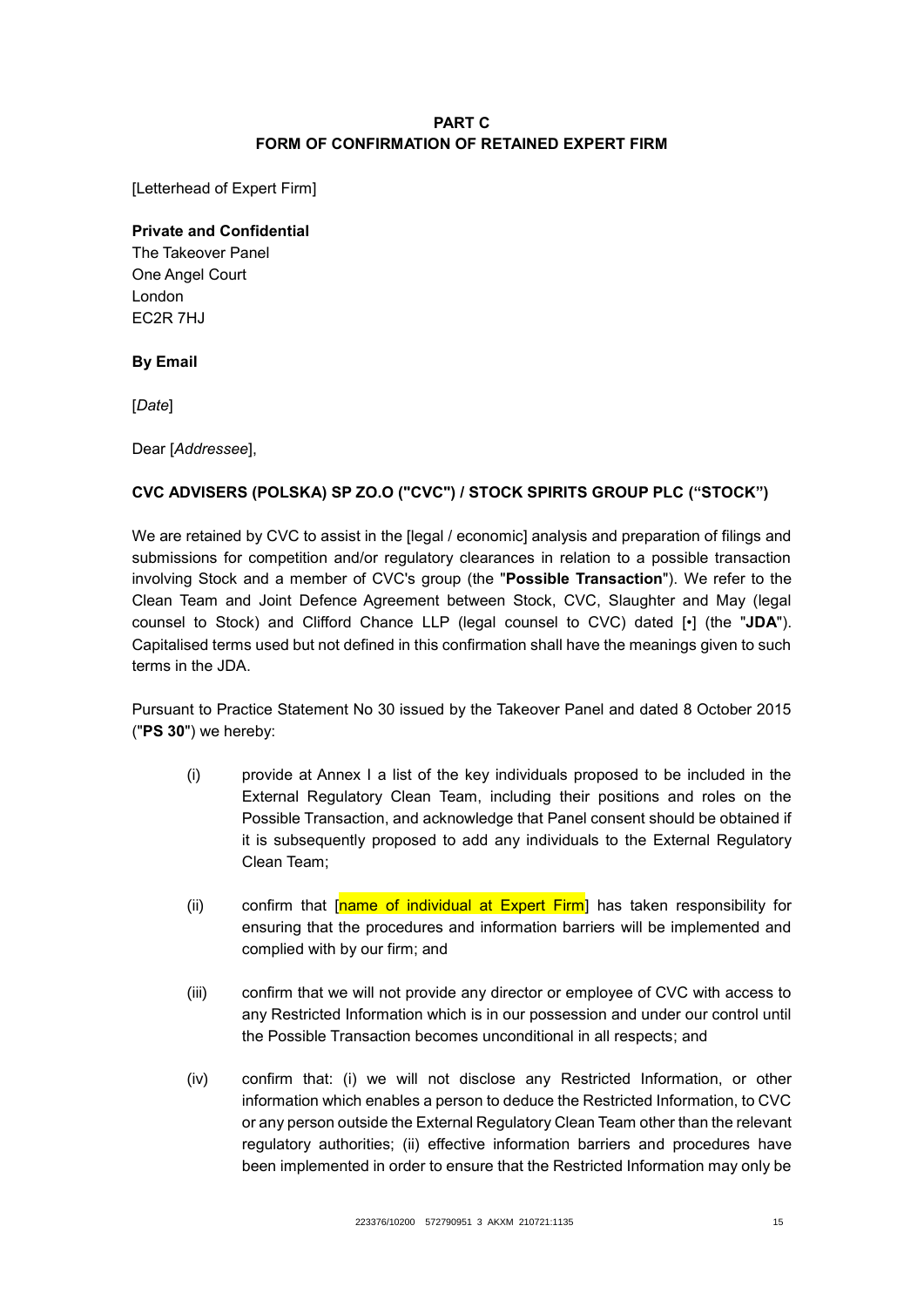accessed by members of the External Regulatory Clean Team; and (iii) we will promptly inform the Panel if we become aware that any Restricted Information has come into the possession of anyone other than the members of the External Regulatory Clean Team.

Yours sincerely,

[*Responsible Person must be signatory to this confirmation*]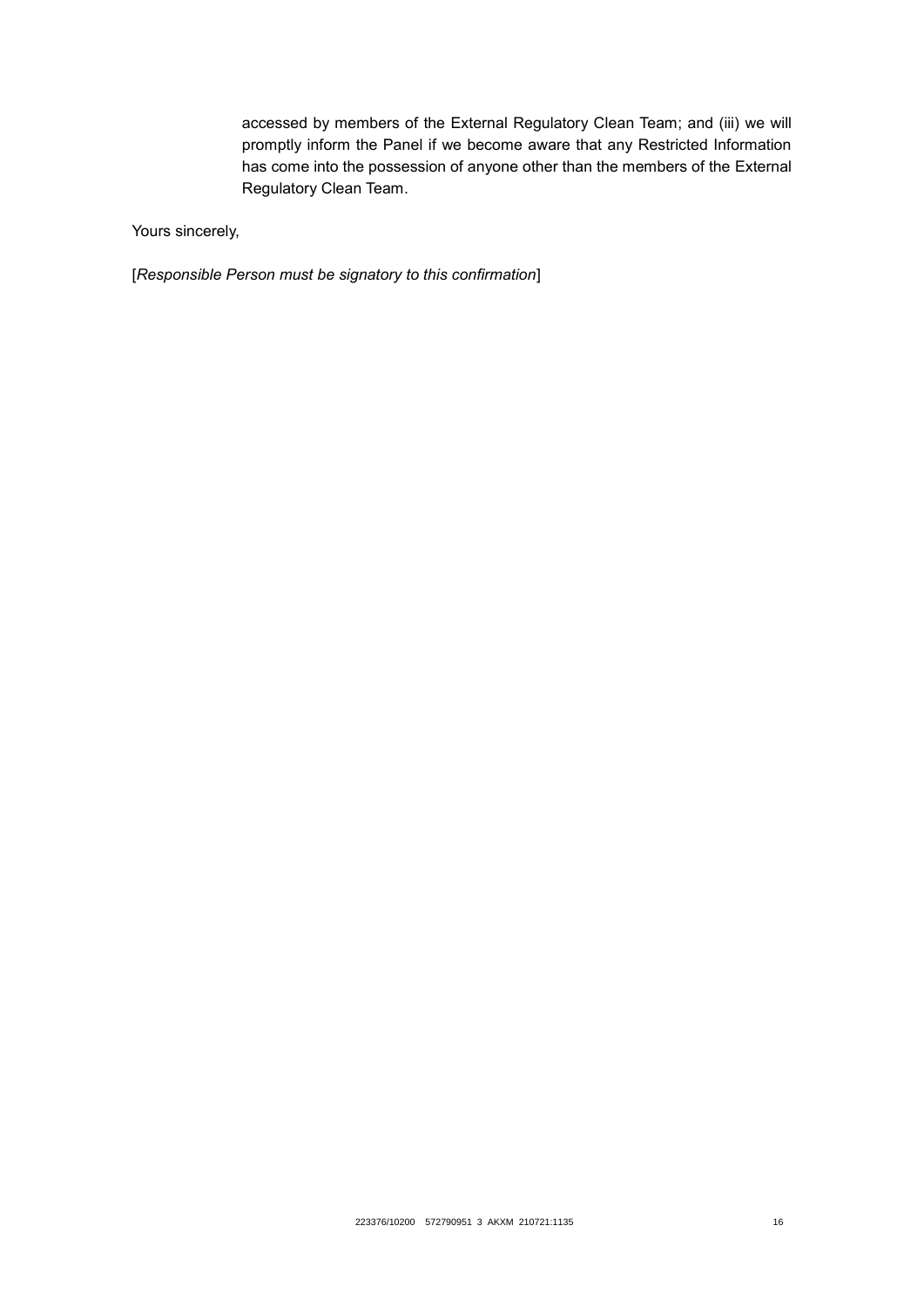# **ANNEX LIST OF KEY INDIVIDUALS PROPOSED TO BE INCLUDED IN THE EXTERNAL REGULATORY CLEAN TEAM**

| <b>Name</b> | <b>Position</b> | <b>Role in the Transaction</b> |
|-------------|-----------------|--------------------------------|
|             |                 |                                |
|             |                 |                                |
|             |                 |                                |
|             |                 |                                |
|             |                 |                                |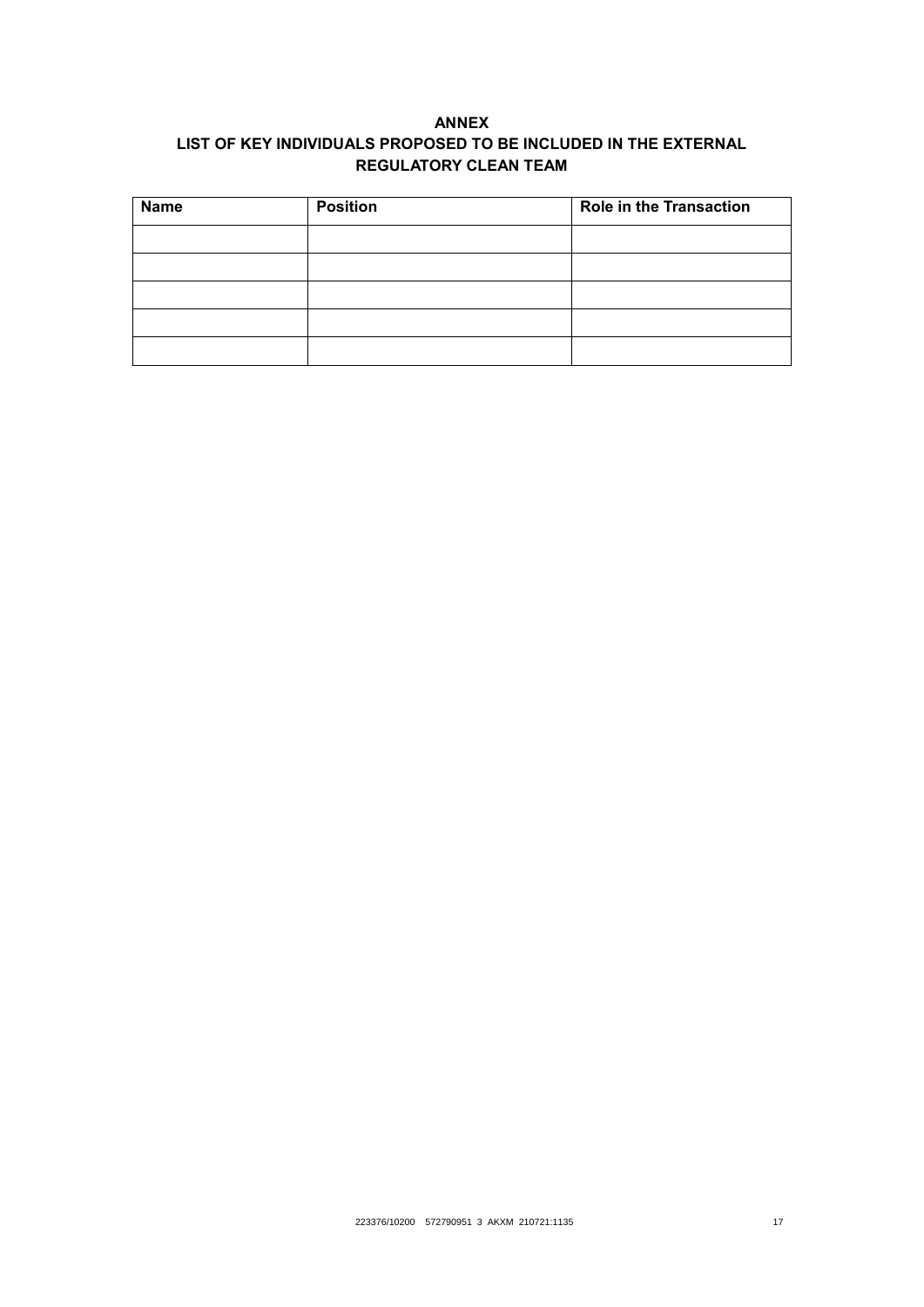#### **APPENDIX 2**

- 1. Restricted Information will not be received by or made available to CVC, provided, however, that members of the External Regulatory Clean Team may share the conclusions that they reach based on the Restricted Information for the purposes of providing CVC with advice on any antitrust or foreign investment risks associated with the Possible Transaction, provided that such conclusions will not disclose the Restricted Information or any other information that enables the recipient to deduce the Restricted Information. Pursuant to paragraph 4.1(b) of Practice Statement 30 of the Panel Clifford Chance LLP confirms that [Responsible Person] of Clifford Chance LLP has taken responsibility for ensuring that the procedures and information barriers will be implemented and complied with by the External Regulatory Clean Team and has been appointed as the individual who will review all advice to be provided by any member of the External Regulatory Clean Team to CVC to ensure that it does not disclose any Restricted Information relating to Stock or any other information which enables CVC to deduce the Restricted Information relating to Stock.
- 2. To the extent that any merger or foreign investment notifications, filings and submissions themselves include Restricted Information and (whether in draft or as submitted) are shared with CVC, Restricted Information will be redacted before these documents are shared with CVC.
- 3. To the extent that CVC or any of its other advisers (not being members of the External Regulatory Clean Team) are to participate in meetings or calls with any relevant antitrust or regulatory authorities or are to receive correspondence from any such authorities, then appropriate arrangements will be put in place to ensure that no Restricted Information is provided to CVC or such other advisers.
- 4. Restricted Information will be provided separately from any other data and information being provided in connection with the Possible Transaction (e.g. other business information needed for antitrust or foreign investment analysis, any other information exchanged by the parties for the purposes of due diligence or other analysis required in connection with the Possible Transaction).
- 5. Restricted Information will clearly be identified as "**Outside Counsel / Retained Experts Only**".
- 6. Restricted Information will be properly ring-fenced by the receiving external advisers (including from the corporate and transactional legal deal teams).
- 7. To the extent that Restricted Information is provided by email, or documents or materials containing or derived from the information are circulated by email, all such emails or documents will be filed or maintained in a folder or storage to which there is restricted access.
- 8. To the extent that Restricted Information is provided via a dedicated online data room the "**VDR**"), only the members of the External Regulatory Clean Team will have access to the relevant portion of the VDR.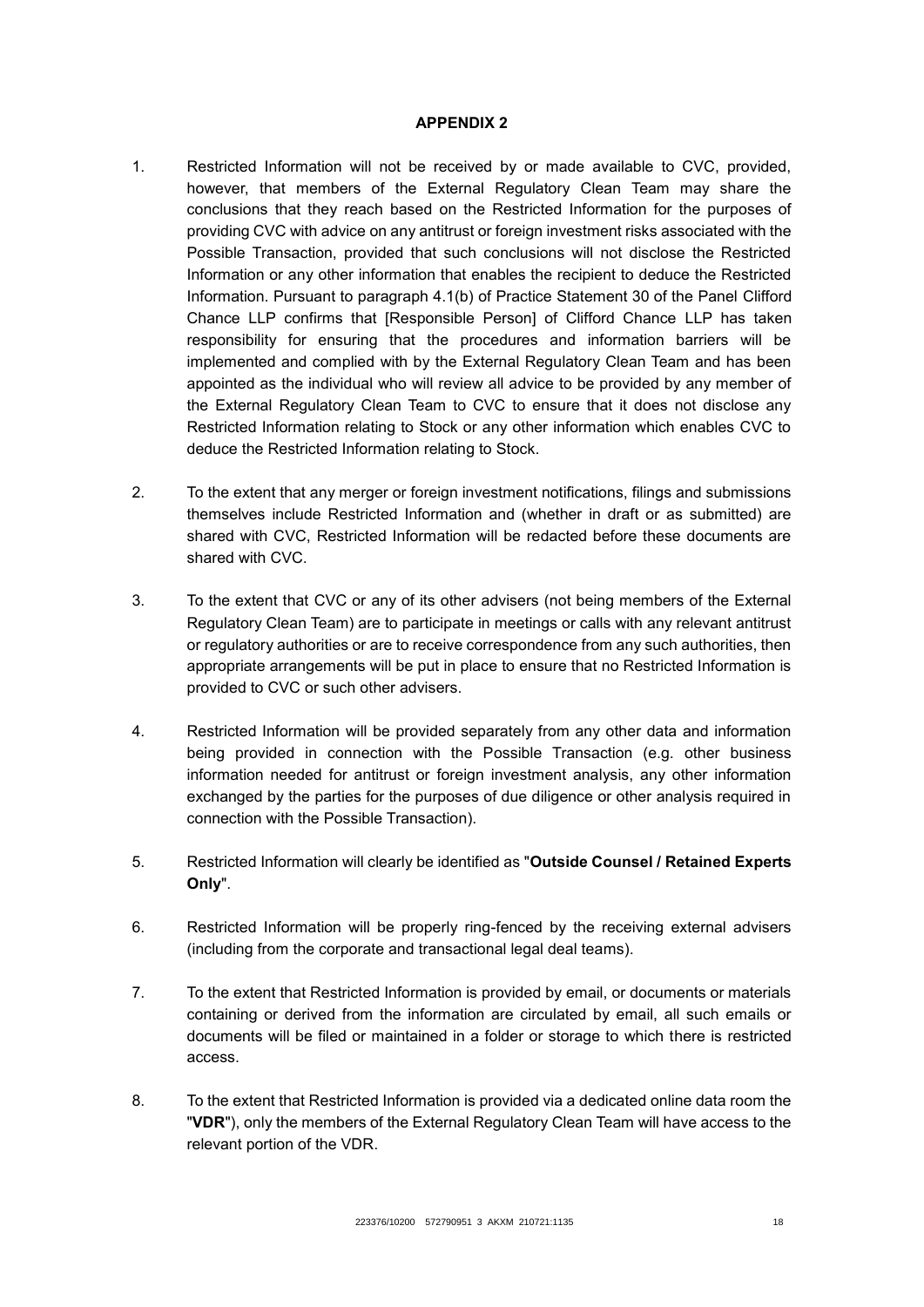- 9. If any firm advises that it cannot put these ring-fencing safeguards in place (e.g. due to IT limitations), then no Restricted Information will be provided to these firms and they will not be provided access to the VDR until an alternative structure has been agreed with the Panel and put in place.
- 10. The Panel will be promptly notified in the event that any Restricted Information does come into the possession of CVC or any of its advisers who do not form part of the External Regulatory Clean Team.